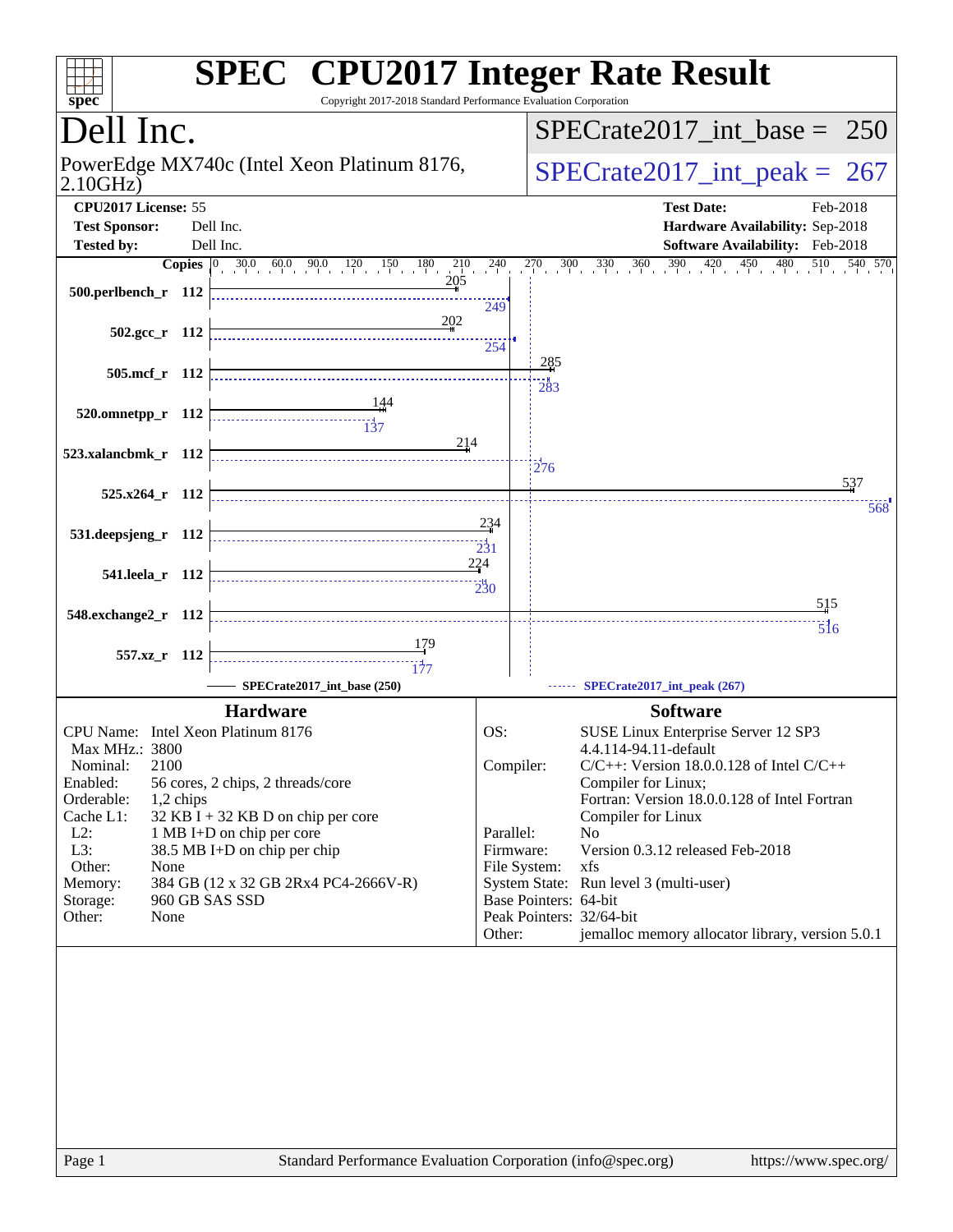

Copyright 2017-2018 Standard Performance Evaluation Corporation

### Dell Inc.

#### 2.10GHz) PowerEdge MX740c (Intel Xeon Platinum 8176,  $\vert$  [SPECrate2017\\_int\\_peak =](http://www.spec.org/auto/cpu2017/Docs/result-fields.html#SPECrate2017intpeak) 267

[SPECrate2017\\_int\\_base =](http://www.spec.org/auto/cpu2017/Docs/result-fields.html#SPECrate2017intbase) 250

**[CPU2017 License:](http://www.spec.org/auto/cpu2017/Docs/result-fields.html#CPU2017License)** 55 **Test** 

| <b>CPU2017 License: 55</b> |           | <b>Test Date:</b>                      | Feb-2018 |
|----------------------------|-----------|----------------------------------------|----------|
| <b>Test Sponsor:</b>       | Dell Inc. | <b>Hardware Availability: Sep-2018</b> |          |
| <b>Tested by:</b>          | Dell Inc. | <b>Software Availability:</b> Feb-2018 |          |

### **[Results Table](http://www.spec.org/auto/cpu2017/Docs/result-fields.html#ResultsTable)**

| <b>Base</b>                |               |                |                           |                | <b>Peak</b> |                |       |               |                |              |                |              |                |              |
|----------------------------|---------------|----------------|---------------------------|----------------|-------------|----------------|-------|---------------|----------------|--------------|----------------|--------------|----------------|--------------|
| <b>Benchmark</b>           | <b>Copies</b> | <b>Seconds</b> | Ratio                     | <b>Seconds</b> | Ratio       | <b>Seconds</b> | Ratio | <b>Copies</b> | <b>Seconds</b> | <b>Ratio</b> | <b>Seconds</b> | <b>Ratio</b> | <b>Seconds</b> | <b>Ratio</b> |
| 500.perlbench_r            | 112           | 870            | 205                       | 868            | 205         | 863            | 207   | 112           | 715            | 249          | 717            | 249          | 716            | 249          |
| 502.gcc_r                  | 112           | 790            | 201                       | 779            | 203         | 784            | 202   | 112           | 622            | 255          | 624            | 254          | 626            | 254          |
| $505$ .mcf r               | 112           | 631            | 287                       | 638            | 284         | 636            | 285   | 112           | 639            | 283          | 639            | 283          | 642            | 282          |
| 520.omnetpp_r              | 112           | 1004           | 146                       | 1019           | 144         | 1035           | 142   | 112           | 1075           | 137          | 1071           | 137          | 1074           | <u>137</u>   |
| 523.xalancbmk r            | 112           | 547            | 216                       | 553            | 214         | 551            | 214   | 112           | 428            | 276          | 429            | 276          | 428            | 276          |
| 525.x264 r                 | 112           | 367            | 534                       | 365            | 538         | 365            | 537   | 112           | 345            | 569          | 346            | 568          | 346            | 567          |
| $531.$ deepsjeng $_r$      | 112           | 545            | 235                       | 548            | 234         | 550            | 233   | 112           | 556            | 231          | 555            | 231          | 556            | 231          |
| 541.leela r                | 112           | 828            | 224                       | 823            | 225         | 827            | 224   | 112           | 807            | 230          | 805            | 230          | 815            | 227          |
| 548.exchange2_r            | 112           | 572            | 513                       | 569            | 516         | 570            | 515   | 112           | 568            | 516          | 568            | 516          | 568            | 517          |
| 557.xz r                   | 112           | 674            | 180                       | 675            | 179         | 678            | 178   | 112           | 683            | 177          | 682            | 177          | 683            | 177          |
| $SPECrate2017$ int base =  |               |                | 250                       |                |             |                |       |               |                |              |                |              |                |              |
| $CDFCsoft2017 int model =$ |               |                | $\Delta$ $\epsilon$ $\pi$ |                |             |                |       |               |                |              |                |              |                |              |

**[SPECrate2017\\_int\\_peak =](http://www.spec.org/auto/cpu2017/Docs/result-fields.html#SPECrate2017intpeak) 267**

Results appear in the [order in which they were run](http://www.spec.org/auto/cpu2017/Docs/result-fields.html#RunOrder). Bold underlined text [indicates a median measurement](http://www.spec.org/auto/cpu2017/Docs/result-fields.html#Median).

#### **[Submit Notes](http://www.spec.org/auto/cpu2017/Docs/result-fields.html#SubmitNotes)**

 The numactl mechanism was used to bind copies to processors. The config file option 'submit' was used to generate numactl commands to bind each copy to a specific processor. For details, please see the config file.

### **[Operating System Notes](http://www.spec.org/auto/cpu2017/Docs/result-fields.html#OperatingSystemNotes)**

Stack size set to unlimited using "ulimit -s unlimited"

#### **[General Notes](http://www.spec.org/auto/cpu2017/Docs/result-fields.html#GeneralNotes)**

Environment variables set by runcpu before the start of the run: LD\_LIBRARY\_PATH = "/root/cpu2017/lib/ia32:/root/cpu2017/lib/intel64:/root/cpu2017/je5.0.1-32:/root/cpu2017/je5.0.1-64" Binaries compiled on a system with 1x Intel Core i7-4790 CPU + 32GB RAM memory using Redhat Enterprise Linux 7.4 Yes: The test sponsor attests, as of date of publication, that CVE-2017-5754 (Meltdown) is mitigated in the system as tested and documented. Yes: The test sponsor attests, as of date of publication, that CVE-2017-5753 (Spectre variant 1) is mitigated in the system as tested and documented. Yes: The test sponsor attests, as of date of publication, that CVE-2017-5715 (Spectre variant 2) is mitigated in the system as tested and documented. jemalloc: sources available via jemalloc.net Transparent Huge Pages enabled by default Prior to runcpu invocation Filesystem page cache synced and cleared with: sync; echo 3> /proc/sys/vm/drop\_caches

**(Continued on next page)**

| Page 2<br>Standard Performance Evaluation Corporation (info@spec.org) |  | https://www.spec.org/ |
|-----------------------------------------------------------------------|--|-----------------------|
|-----------------------------------------------------------------------|--|-----------------------|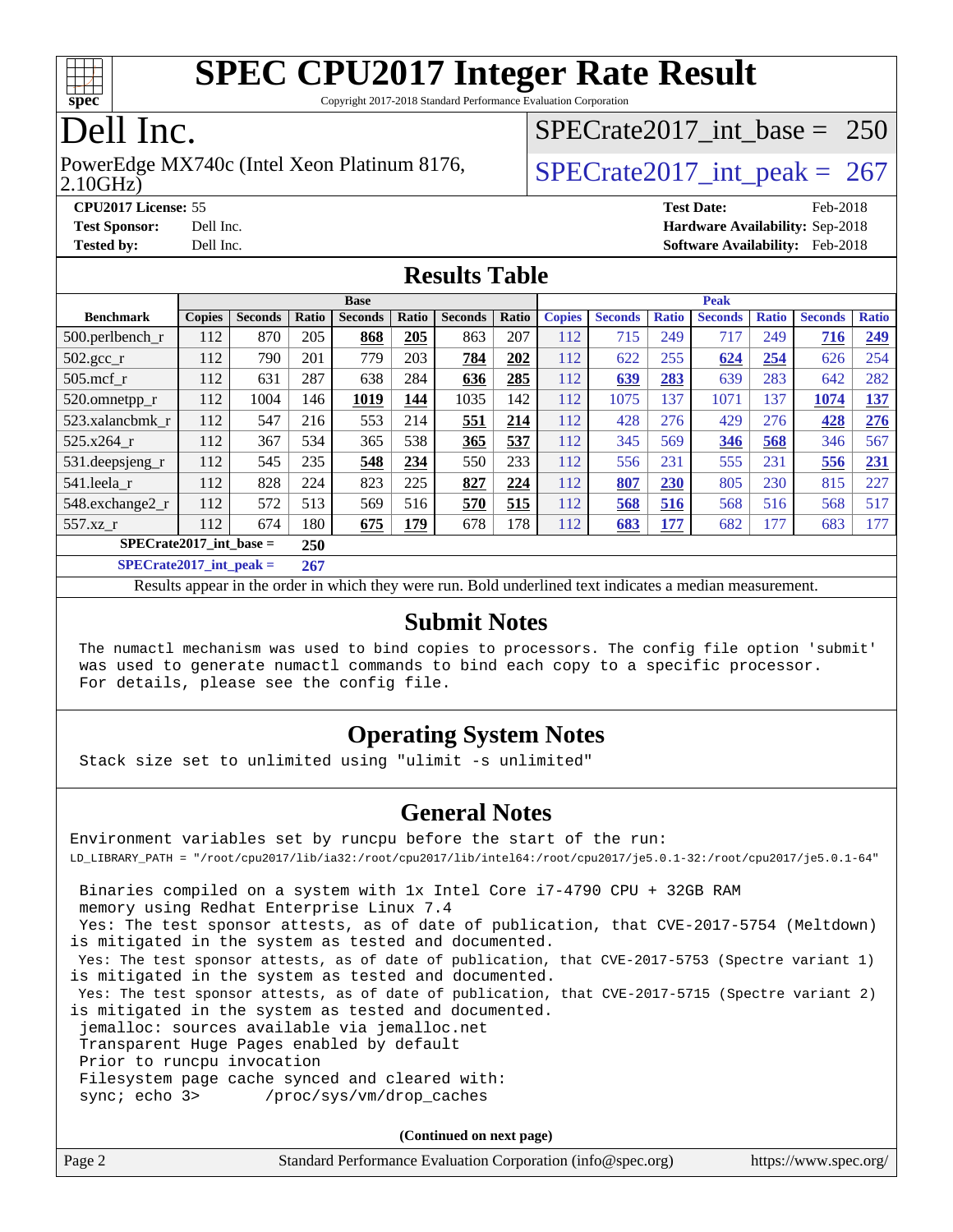

Copyright 2017-2018 Standard Performance Evaluation Corporation

### Dell Inc.

2.10GHz) PowerEdge MX740c (Intel Xeon Platinum 8176,  $\vert$  [SPECrate2017\\_int\\_peak =](http://www.spec.org/auto/cpu2017/Docs/result-fields.html#SPECrate2017intpeak) 267

[SPECrate2017\\_int\\_base =](http://www.spec.org/auto/cpu2017/Docs/result-fields.html#SPECrate2017intbase) 250

**[CPU2017 License:](http://www.spec.org/auto/cpu2017/Docs/result-fields.html#CPU2017License)** 55 **[Test Date:](http://www.spec.org/auto/cpu2017/Docs/result-fields.html#TestDate)** Feb-2018 **[Test Sponsor:](http://www.spec.org/auto/cpu2017/Docs/result-fields.html#TestSponsor)** Dell Inc. **[Hardware Availability:](http://www.spec.org/auto/cpu2017/Docs/result-fields.html#HardwareAvailability)** Sep-2018 **[Tested by:](http://www.spec.org/auto/cpu2017/Docs/result-fields.html#Testedby)** Dell Inc. **[Software Availability:](http://www.spec.org/auto/cpu2017/Docs/result-fields.html#SoftwareAvailability)** Feb-2018

#### **[General Notes \(Continued\)](http://www.spec.org/auto/cpu2017/Docs/result-fields.html#GeneralNotes)**

 runcpu command invoked through numactl i.e.: numactl --interleave=all runcpu <etc>

### **[Platform Notes](http://www.spec.org/auto/cpu2017/Docs/result-fields.html#PlatformNotes)**

Page 3 Standard Performance Evaluation Corporation [\(info@spec.org\)](mailto:info@spec.org) <https://www.spec.org/> BIOS settings: Sub NUMA Cluster Disabled Virtualization Technology Disabled System Profile set to Custom CPU Performance set to Maximum Performance C States set to Autonomous C1EE Disabled Uncore Frequency set to Dynamic Energy Efficiency Policy set to Performance Memory Patrol Scrub Disabled Logical Processor Enabled CPU Interconnect Bus Link Power Management Disabled PCI ASPM L1 Link Power Management Disabled Sysinfo program /root/cpu2017/bin/sysinfo Rev: r5797 of 2017-06-14 96c45e4568ad54c135fd618bcc091c0f running on linux-5y3r Tue Feb 6 08:18:45 2018 SUT (System Under Test) info as seen by some common utilities. For more information on this section, see <https://www.spec.org/cpu2017/Docs/config.html#sysinfo> From /proc/cpuinfo model name : Intel(R) Xeon(R) Platinum 8176 CPU @ 2.10GHz 2 "physical id"s (chips) 112 "processors" cores, siblings (Caution: counting these is hw and system dependent. The following excerpts from /proc/cpuinfo might not be reliable. Use with caution.) cpu cores : 28 siblings : 56 physical 0: cores 0 1 2 3 4 5 6 8 9 10 11 12 13 14 16 17 18 19 20 21 22 24 25 26 27 28 29 30 physical 1: cores 0 1 2 3 4 5 6 8 9 10 11 12 13 14 16 17 18 19 20 21 22 24 25 26 27 28 29 30 From lscpu: Architecture: x86\_64 CPU op-mode(s): 32-bit, 64-bit Byte Order: Little Endian CPU(s): 112 On-line CPU(s) list: 0-111 Thread(s) per core: 2 **(Continued on next page)**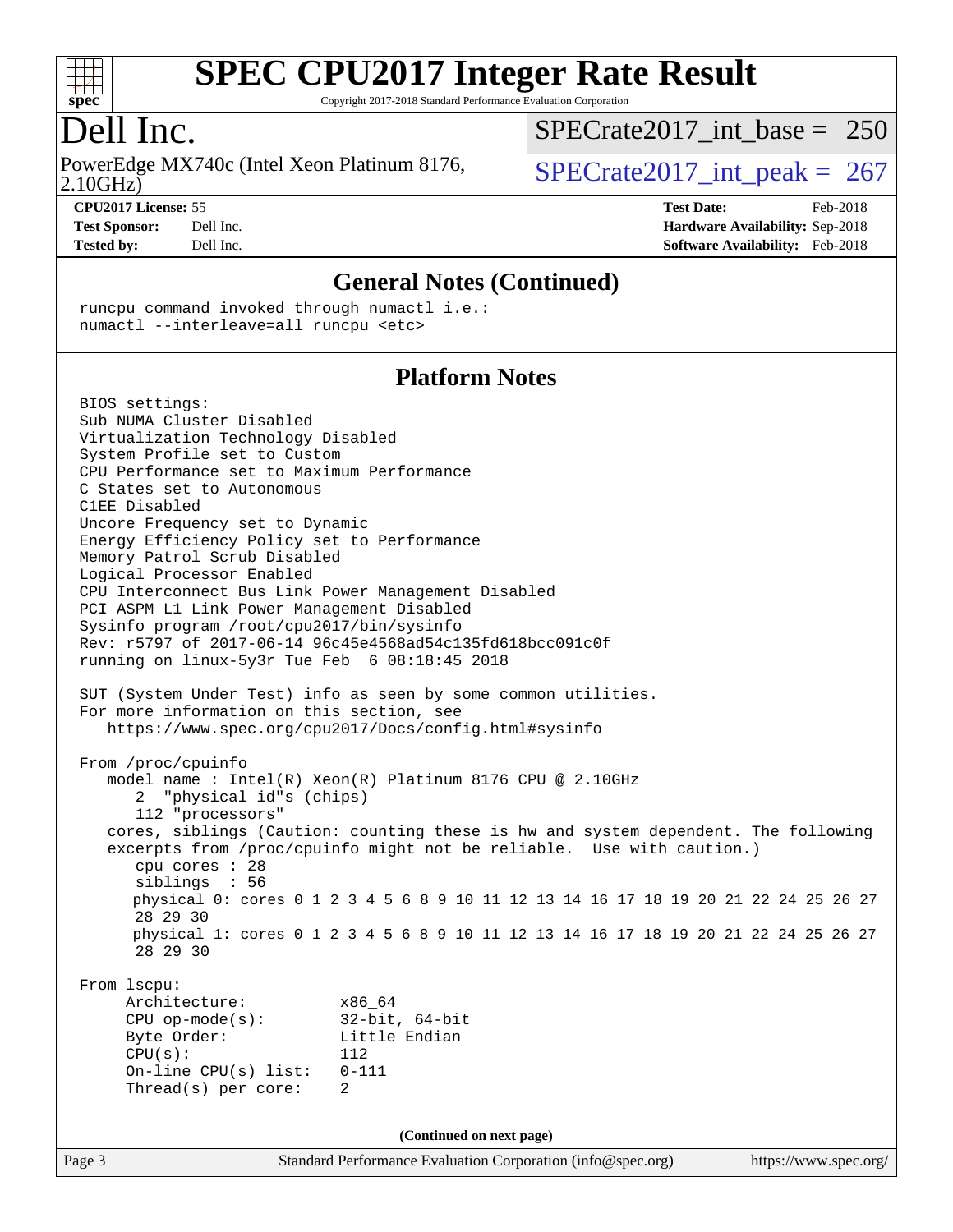

Copyright 2017-2018 Standard Performance Evaluation Corporation

### Dell Inc.

2.10GHz) PowerEdge MX740c (Intel Xeon Platinum 8176,  $\overline{SPECrate2017\_int\_peak} = 267$ 

[SPECrate2017\\_int\\_base =](http://www.spec.org/auto/cpu2017/Docs/result-fields.html#SPECrate2017intbase) 250

**[CPU2017 License:](http://www.spec.org/auto/cpu2017/Docs/result-fields.html#CPU2017License)** 55 **[Test Date:](http://www.spec.org/auto/cpu2017/Docs/result-fields.html#TestDate)** Feb-2018 **[Test Sponsor:](http://www.spec.org/auto/cpu2017/Docs/result-fields.html#TestSponsor)** Dell Inc. **[Hardware Availability:](http://www.spec.org/auto/cpu2017/Docs/result-fields.html#HardwareAvailability)** Sep-2018 **[Tested by:](http://www.spec.org/auto/cpu2017/Docs/result-fields.html#Testedby)** Dell Inc. **[Software Availability:](http://www.spec.org/auto/cpu2017/Docs/result-fields.html#SoftwareAvailability)** Feb-2018

#### **[Platform Notes \(Continued\)](http://www.spec.org/auto/cpu2017/Docs/result-fields.html#PlatformNotes)**

| $Core(s)$ per socket:                                                                | 28                                                                                                              |  |  |  |  |  |  |
|--------------------------------------------------------------------------------------|-----------------------------------------------------------------------------------------------------------------|--|--|--|--|--|--|
| Socket(s):                                                                           | $\overline{a}$                                                                                                  |  |  |  |  |  |  |
| NUMA $node(s):$                                                                      | 4                                                                                                               |  |  |  |  |  |  |
| Vendor ID:                                                                           | GenuineIntel                                                                                                    |  |  |  |  |  |  |
| CPU family:                                                                          | 6                                                                                                               |  |  |  |  |  |  |
| Model:                                                                               | 85                                                                                                              |  |  |  |  |  |  |
| Model name:                                                                          | $Intel(R) Xeon(R) Platinum 8176 CPU @ 2.10GHz$                                                                  |  |  |  |  |  |  |
| Stepping:                                                                            | 4                                                                                                               |  |  |  |  |  |  |
| CPU MHz:                                                                             | 2095.177                                                                                                        |  |  |  |  |  |  |
| BogoMIPS:                                                                            | 4190.35                                                                                                         |  |  |  |  |  |  |
| Virtualization:                                                                      | $VT - x$                                                                                                        |  |  |  |  |  |  |
| Lld cache:                                                                           | 32K                                                                                                             |  |  |  |  |  |  |
| Lli cache:                                                                           | 32K                                                                                                             |  |  |  |  |  |  |
| $L2$ cache:                                                                          | 1024K                                                                                                           |  |  |  |  |  |  |
| L3 cache:                                                                            | 39424K                                                                                                          |  |  |  |  |  |  |
| NUMA node0 CPU(s):                                                                   |                                                                                                                 |  |  |  |  |  |  |
| NUMA nodel CPU(s):                                                                   | 0, 4, 8, 12, 16, 20, 24, 28, 32, 36, 40, 44, 48, 52, 56, 60, 64, 68, 72, 76, 80, 84, 88, 92, 96, 100, 104, 108  |  |  |  |  |  |  |
| NUMA $node2$ $CPU(s):$                                                               | 1, 5, 9, 13, 17, 21, 25, 29, 33, 37, 41, 45, 49, 53, 57, 61, 65, 69, 73, 77, 81, 85, 89, 93, 97, 101, 105, 109  |  |  |  |  |  |  |
|                                                                                      | 2, 6, 10, 14, 18, 22, 26, 30, 34, 38, 42, 46, 50, 54, 58, 62, 66, 70, 74, 78, 82, 86, 90, 94, 98, 102, 106, 110 |  |  |  |  |  |  |
| NUMA $node3$ $CPU(s)$ :                                                              |                                                                                                                 |  |  |  |  |  |  |
|                                                                                      | 3, 7, 11, 15, 19, 23, 27, 31, 35, 39, 43, 47, 51, 55, 59, 63, 67, 71, 75, 79, 83, 87, 91, 95, 99, 103, 107, 111 |  |  |  |  |  |  |
| Flaqs:                                                                               | fpu vme de pse tsc msr pae mce cx8 apic sep mtrr pge mca cmov                                                   |  |  |  |  |  |  |
|                                                                                      | pat pse36 clflush dts acpi mmx fxsr sse sse2 ss ht tm pbe syscall nx pdpe1gb rdtscp                             |  |  |  |  |  |  |
| lm constant_tsc art arch_perfmon pebs bts rep_good nopl xtopology nonstop_tsc        |                                                                                                                 |  |  |  |  |  |  |
| aperfmperf eagerfpu pni pclmulqdq dtes64 monitor ds_cpl vmx smx est tm2 ssse3 sdbg   |                                                                                                                 |  |  |  |  |  |  |
| fma cx16 xtpr pdcm pcid dca sse4_1 sse4_2 x2apic movbe popcnt tsc_deadline_timer aes |                                                                                                                 |  |  |  |  |  |  |
| xsave avx f16c rdrand lahf_lm abm 3dnowprefetch ida arat epb invpcid_single pln pts  |                                                                                                                 |  |  |  |  |  |  |
| dtherm intel_pt rsb_ctxsw spec_ctrl retpoline kaiser tpr_shadow vnmi flexpriority    |                                                                                                                 |  |  |  |  |  |  |
| ept vpid fsgsbase tsc_adjust bmil hle avx2 smep bmi2 erms invpcid rtm cqm mpx        |                                                                                                                 |  |  |  |  |  |  |
| avx512f avx512dq rdseed adx smap clflushopt clwb avx512cd avx512bw avx512vl xsaveopt |                                                                                                                 |  |  |  |  |  |  |
| xsavec xgetbv1 cqm_llc cqm_occup_llc pku ospke                                       |                                                                                                                 |  |  |  |  |  |  |
| /proc/cpuinfo cache data                                                             |                                                                                                                 |  |  |  |  |  |  |
| cache size : 39424 KB                                                                |                                                                                                                 |  |  |  |  |  |  |
|                                                                                      |                                                                                                                 |  |  |  |  |  |  |
|                                                                                      | From numactl --hardware WARNING: a numactl 'node' might or might not correspond to a                            |  |  |  |  |  |  |
| physical chip.                                                                       |                                                                                                                 |  |  |  |  |  |  |
| $available: 4 nodes (0-3)$                                                           |                                                                                                                 |  |  |  |  |  |  |
|                                                                                      | node 0 cpus: 0 4 8 12 16 20 24 28 32 36 40 44 48 52 56 60 64 68 72 76 80 84 88 92 96                            |  |  |  |  |  |  |
| 100 104 108                                                                          |                                                                                                                 |  |  |  |  |  |  |
| node 0 size: 95359 MB                                                                |                                                                                                                 |  |  |  |  |  |  |
| node 0 free: 95018 MB                                                                |                                                                                                                 |  |  |  |  |  |  |
|                                                                                      | node 1 cpus: 1 5 9 13 17 21 25 29 33 37 41 45 49 53 57 61 65 69 73 77 81 85 89 93 97                            |  |  |  |  |  |  |
| 101 105 109                                                                          |                                                                                                                 |  |  |  |  |  |  |
| node 1 size: 96756 MB                                                                |                                                                                                                 |  |  |  |  |  |  |
|                                                                                      |                                                                                                                 |  |  |  |  |  |  |
| (Continued on next page)                                                             |                                                                                                                 |  |  |  |  |  |  |
|                                                                                      |                                                                                                                 |  |  |  |  |  |  |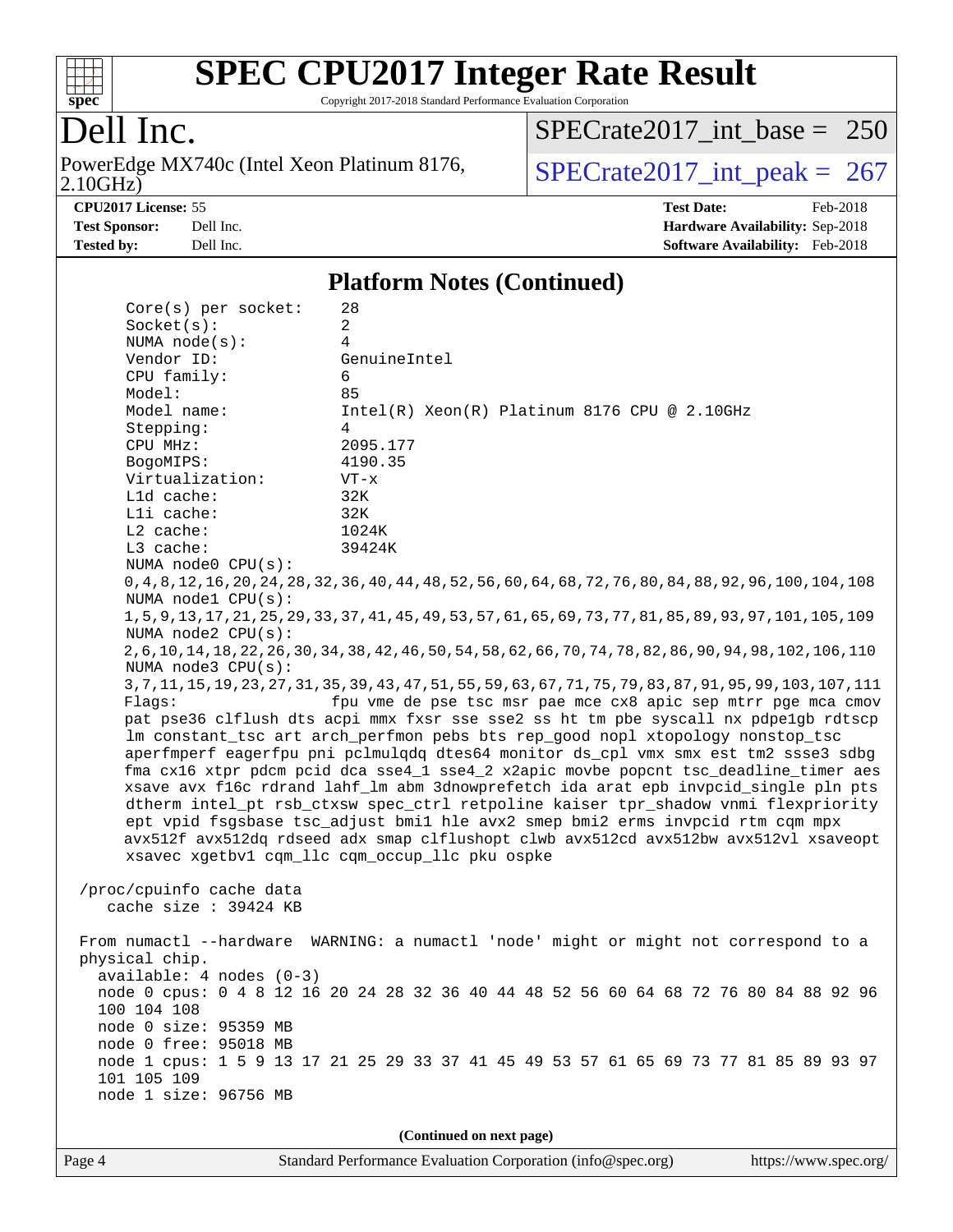

Copyright 2017-2018 Standard Performance Evaluation Corporation

### Dell Inc.

2.10GHz) PowerEdge MX740c (Intel Xeon Platinum 8176,  $\vert$  [SPECrate2017\\_int\\_peak =](http://www.spec.org/auto/cpu2017/Docs/result-fields.html#SPECrate2017intpeak) 267

[SPECrate2017\\_int\\_base =](http://www.spec.org/auto/cpu2017/Docs/result-fields.html#SPECrate2017intbase) 250

**[Tested by:](http://www.spec.org/auto/cpu2017/Docs/result-fields.html#Testedby)** Dell Inc. **[Software Availability:](http://www.spec.org/auto/cpu2017/Docs/result-fields.html#SoftwareAvailability)** Feb-2018

**[CPU2017 License:](http://www.spec.org/auto/cpu2017/Docs/result-fields.html#CPU2017License)** 55 **[Test Date:](http://www.spec.org/auto/cpu2017/Docs/result-fields.html#TestDate)** Feb-2018 **[Test Sponsor:](http://www.spec.org/auto/cpu2017/Docs/result-fields.html#TestSponsor)** Dell Inc. **[Hardware Availability:](http://www.spec.org/auto/cpu2017/Docs/result-fields.html#HardwareAvailability)** Sep-2018

#### **[Platform Notes \(Continued\)](http://www.spec.org/auto/cpu2017/Docs/result-fields.html#PlatformNotes)**

Page 5 Standard Performance Evaluation Corporation [\(info@spec.org\)](mailto:info@spec.org) <https://www.spec.org/> node 1 free: 96450 MB node 2 cpus: 2 6 10 14 18 22 26 30 34 38 42 46 50 54 58 62 66 70 74 78 82 86 90 94 98 102 106 110 node 2 size: 96756 MB node 2 free: 96381 MB node 3 cpus: 3 7 11 15 19 23 27 31 35 39 43 47 51 55 59 63 67 71 75 79 83 87 91 95 99 103 107 111 node 3 size: 96754 MB node 3 free: 96492 MB node distances: node 0 1 2 3 0: 10 21 11 21 1: 21 10 21 11 2: 11 21 10 21 3: 21 11 21 10 From /proc/meminfo MemTotal: 394883064 kB HugePages\_Total: 0 Hugepagesize: 2048 kB /usr/bin/lsb\_release -d SUSE Linux Enterprise Server 12 SP3 From /etc/\*release\* /etc/\*version\* SuSE-release: SUSE Linux Enterprise Server 12 (x86\_64) VERSION = 12 PATCHLEVEL = 3 # This file is deprecated and will be removed in a future service pack or release. # Please check /etc/os-release for details about this release. os-release: NAME="SLES" VERSION="12-SP3" VERSION\_ID="12.3" PRETTY NAME="SUSE Linux Enterprise Server 12 SP3" ID="sles" ANSI\_COLOR="0;32" CPE\_NAME="cpe:/o:suse:sles:12:sp3" uname -a: Linux linux-5y3r 4.4.114-94.11-default #1 SMP Thu Feb 1 19:28:26 UTC 2018 (4309ff9) x86\_64 x86\_64 x86\_64 GNU/Linux run-level 3 Feb 6 07:59 SPEC is set to: /root/cpu2017 **(Continued on next page)**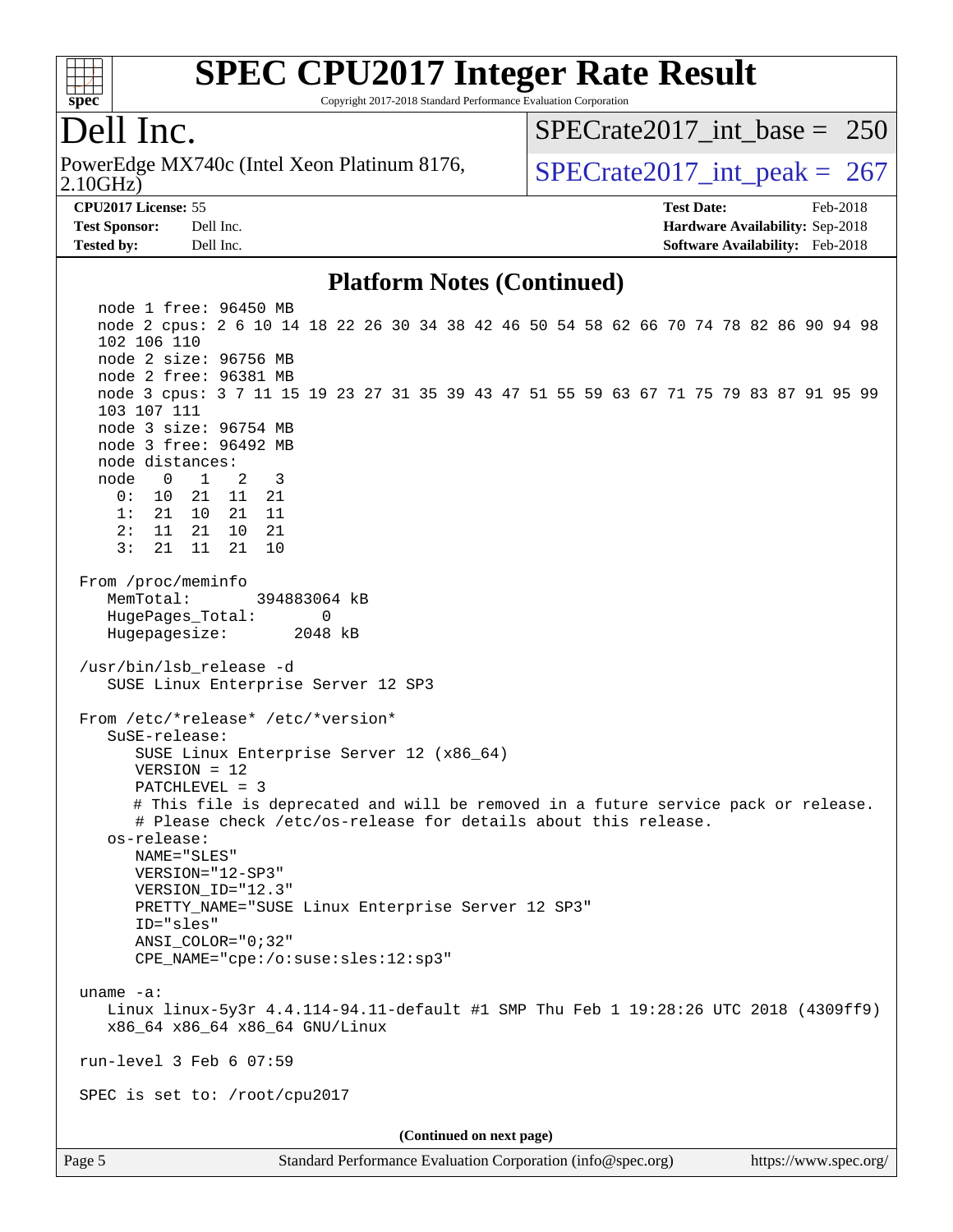#### $+\ +$ **[spec](http://www.spec.org/)**

# **[SPEC CPU2017 Integer Rate Result](http://www.spec.org/auto/cpu2017/Docs/result-fields.html#SPECCPU2017IntegerRateResult)**

Copyright 2017-2018 Standard Performance Evaluation Corporation

### Dell Inc.

PowerEdge MX740c (Intel Xeon Platinum 8176,<br>2.10GHz)

 $SPECTate 2017\_int\_peak = 267$ [SPECrate2017\\_int\\_base =](http://www.spec.org/auto/cpu2017/Docs/result-fields.html#SPECrate2017intbase) 250

**[CPU2017 License:](http://www.spec.org/auto/cpu2017/Docs/result-fields.html#CPU2017License)** 55 **[Test Date:](http://www.spec.org/auto/cpu2017/Docs/result-fields.html#TestDate)** Feb-2018 **[Test Sponsor:](http://www.spec.org/auto/cpu2017/Docs/result-fields.html#TestSponsor)** Dell Inc. **[Hardware Availability:](http://www.spec.org/auto/cpu2017/Docs/result-fields.html#HardwareAvailability)** Sep-2018 **[Tested by:](http://www.spec.org/auto/cpu2017/Docs/result-fields.html#Testedby)** Dell Inc. **[Software Availability:](http://www.spec.org/auto/cpu2017/Docs/result-fields.html#SoftwareAvailability)** Feb-2018

#### **[Platform Notes \(Continued\)](http://www.spec.org/auto/cpu2017/Docs/result-fields.html#PlatformNotes)**

| Filesystem |          |               | Type Size Used Avail Use% Mounted on |  |
|------------|----------|---------------|--------------------------------------|--|
| /dev/sda3  | xfs 882G | 16G 867G 2% / |                                      |  |

 Additional information from dmidecode follows. WARNING: Use caution when you interpret this section. The 'dmidecode' program reads system data which is "intended to allow hardware to be accurately determined", but the intent may not be met, as there are frequent changes to hardware, firmware, and the "DMTF SMBIOS" standard. BIOS Dell Inc. 0.3.12 02/06/2018

Memory:

 7x 00AD00B300AD HMA84GR7AFR4N-VK 32 GB 2 rank 2666 5x 00AD063200AD HMA84GR7AFR4N-VK 32 GB 2 rank 2666 12x Not Specified Not Specified

(End of data from sysinfo program)

### **[Compiler Version Notes](http://www.spec.org/auto/cpu2017/Docs/result-fields.html#CompilerVersionNotes)**

| 500.perlbench_r(base) 502.gcc_r(base) 505.mcf_r(base, peak)<br>CC.<br>525.x264_r(base, peak) 557.xz_r(base, peak)                                            |  |  |  |  |  |
|--------------------------------------------------------------------------------------------------------------------------------------------------------------|--|--|--|--|--|
| icc (ICC) 18.0.0 20170811<br>Copyright (C) 1985-2017 Intel Corporation. All rights reserved.                                                                 |  |  |  |  |  |
| 500.perlbench $r(\text{peak})$ 502.gcc $r(\text{peak})$<br>CC.                                                                                               |  |  |  |  |  |
| icc (ICC) 18.0.0 20170811<br>Copyright (C) 1985-2017 Intel Corporation. All rights reserved.                                                                 |  |  |  |  |  |
| CXXC 520.omnetpp $r(base)$ 523.xalancbmk $r(base)$ 531.deepsjeng $r(base)$<br>$541.$ leela $r(base)$                                                         |  |  |  |  |  |
| icpc (ICC) 18.0.0 20170811<br>Copyright (C) 1985-2017 Intel Corporation. All rights reserved.                                                                |  |  |  |  |  |
| CXXC 520.omnetpp $r(\text{peak})$ 523.xalancbmk $r(\text{peak})$ 531.deepsjeng $r(\text{peak})$<br>$541.$ leela r(peak)<br>_________________________________ |  |  |  |  |  |
| icpc (ICC) 18.0.0 20170811<br>Copyright (C) 1985-2017 Intel Corporation. All rights reserved.                                                                |  |  |  |  |  |
| (Continued on next page)                                                                                                                                     |  |  |  |  |  |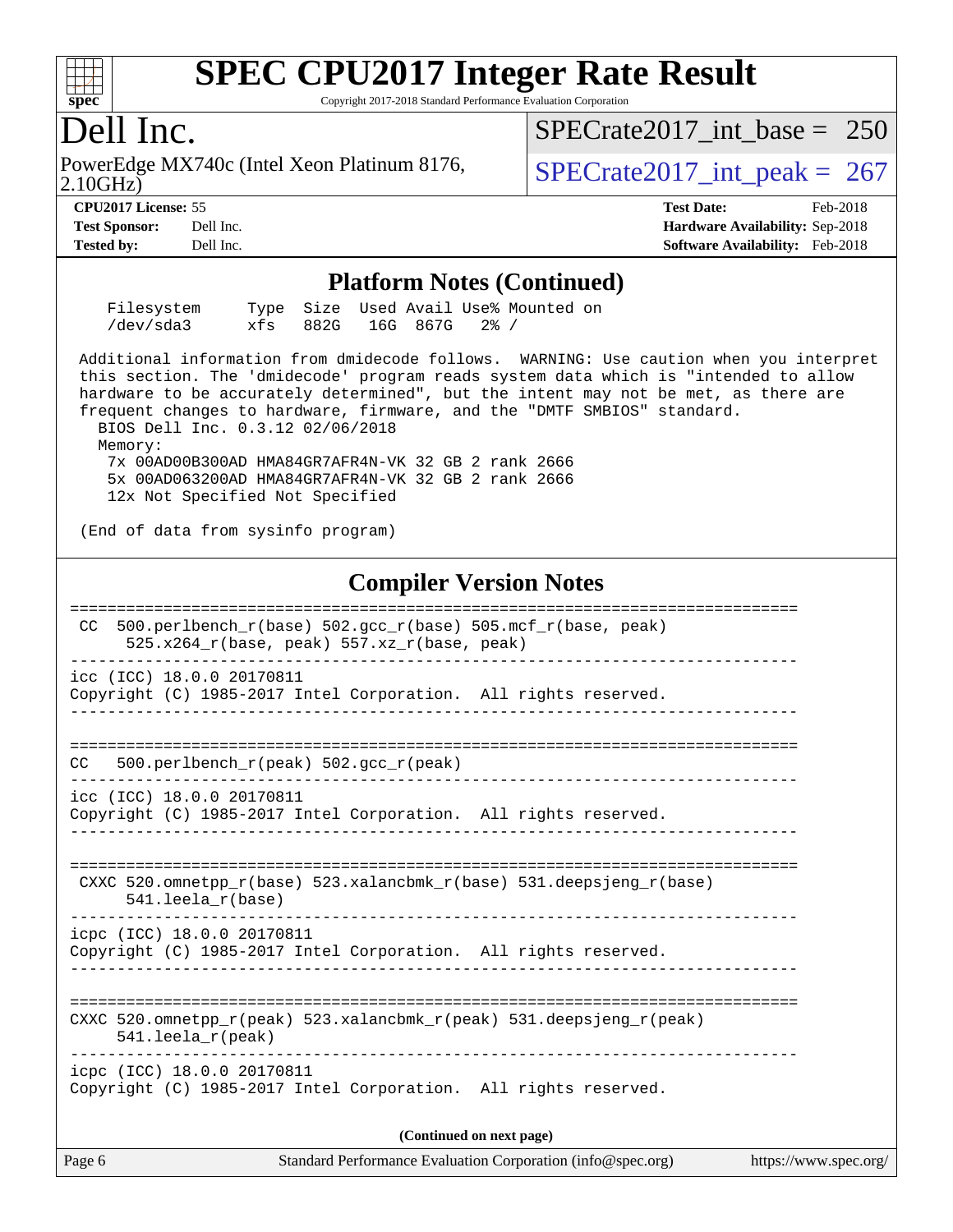

Copyright 2017-2018 Standard Performance Evaluation Corporation

## Dell Inc.

2.10GHz) PowerEdge MX740c (Intel Xeon Platinum 8176,  $\vert$  [SPECrate2017\\_int\\_peak =](http://www.spec.org/auto/cpu2017/Docs/result-fields.html#SPECrate2017intpeak) 267

[SPECrate2017\\_int\\_base =](http://www.spec.org/auto/cpu2017/Docs/result-fields.html#SPECrate2017intbase) 250

**[Tested by:](http://www.spec.org/auto/cpu2017/Docs/result-fields.html#Testedby)** Dell Inc. **[Software Availability:](http://www.spec.org/auto/cpu2017/Docs/result-fields.html#SoftwareAvailability)** Feb-2018

**[CPU2017 License:](http://www.spec.org/auto/cpu2017/Docs/result-fields.html#CPU2017License)** 55 **[Test Date:](http://www.spec.org/auto/cpu2017/Docs/result-fields.html#TestDate)** Feb-2018 **[Test Sponsor:](http://www.spec.org/auto/cpu2017/Docs/result-fields.html#TestSponsor)** Dell Inc. **[Hardware Availability:](http://www.spec.org/auto/cpu2017/Docs/result-fields.html#HardwareAvailability)** Sep-2018

### **[Compiler Version Notes \(Continued\)](http://www.spec.org/auto/cpu2017/Docs/result-fields.html#CompilerVersionNotes)**

==============================================================================

FC 548.exchange2\_r(base, peak)

```
------------------------------------------------------------------------------
ifort (IFORT) 18.0.0 20170811
```
Copyright (C) 1985-2017 Intel Corporation. All rights reserved.

------------------------------------------------------------------------------

------------------------------------------------------------------------------

### **[Base Compiler Invocation](http://www.spec.org/auto/cpu2017/Docs/result-fields.html#BaseCompilerInvocation)**

[C benchmarks](http://www.spec.org/auto/cpu2017/Docs/result-fields.html#Cbenchmarks): [icc](http://www.spec.org/cpu2017/results/res2018q4/cpu2017-20181001-08995.flags.html#user_CCbase_intel_icc_18.0_66fc1ee009f7361af1fbd72ca7dcefbb700085f36577c54f309893dd4ec40d12360134090235512931783d35fd58c0460139e722d5067c5574d8eaf2b3e37e92)

[C++ benchmarks:](http://www.spec.org/auto/cpu2017/Docs/result-fields.html#CXXbenchmarks) [icpc](http://www.spec.org/cpu2017/results/res2018q4/cpu2017-20181001-08995.flags.html#user_CXXbase_intel_icpc_18.0_c510b6838c7f56d33e37e94d029a35b4a7bccf4766a728ee175e80a419847e808290a9b78be685c44ab727ea267ec2f070ec5dc83b407c0218cded6866a35d07)

[Fortran benchmarks](http://www.spec.org/auto/cpu2017/Docs/result-fields.html#Fortranbenchmarks): [ifort](http://www.spec.org/cpu2017/results/res2018q4/cpu2017-20181001-08995.flags.html#user_FCbase_intel_ifort_18.0_8111460550e3ca792625aed983ce982f94888b8b503583aa7ba2b8303487b4d8a21a13e7191a45c5fd58ff318f48f9492884d4413fa793fd88dd292cad7027ca)

### **[Base Portability Flags](http://www.spec.org/auto/cpu2017/Docs/result-fields.html#BasePortabilityFlags)**

 500.perlbench\_r: [-DSPEC\\_LP64](http://www.spec.org/cpu2017/results/res2018q4/cpu2017-20181001-08995.flags.html#b500.perlbench_r_basePORTABILITY_DSPEC_LP64) [-DSPEC\\_LINUX\\_X64](http://www.spec.org/cpu2017/results/res2018q4/cpu2017-20181001-08995.flags.html#b500.perlbench_r_baseCPORTABILITY_DSPEC_LINUX_X64) 502.gcc\_r: [-DSPEC\\_LP64](http://www.spec.org/cpu2017/results/res2018q4/cpu2017-20181001-08995.flags.html#suite_basePORTABILITY502_gcc_r_DSPEC_LP64) 505.mcf\_r: [-DSPEC\\_LP64](http://www.spec.org/cpu2017/results/res2018q4/cpu2017-20181001-08995.flags.html#suite_basePORTABILITY505_mcf_r_DSPEC_LP64) 520.omnetpp\_r: [-DSPEC\\_LP64](http://www.spec.org/cpu2017/results/res2018q4/cpu2017-20181001-08995.flags.html#suite_basePORTABILITY520_omnetpp_r_DSPEC_LP64) 523.xalancbmk\_r: [-DSPEC\\_LP64](http://www.spec.org/cpu2017/results/res2018q4/cpu2017-20181001-08995.flags.html#suite_basePORTABILITY523_xalancbmk_r_DSPEC_LP64) [-DSPEC\\_LINUX](http://www.spec.org/cpu2017/results/res2018q4/cpu2017-20181001-08995.flags.html#b523.xalancbmk_r_baseCXXPORTABILITY_DSPEC_LINUX) 525.x264\_r: [-DSPEC\\_LP64](http://www.spec.org/cpu2017/results/res2018q4/cpu2017-20181001-08995.flags.html#suite_basePORTABILITY525_x264_r_DSPEC_LP64) 531.deepsjeng\_r: [-DSPEC\\_LP64](http://www.spec.org/cpu2017/results/res2018q4/cpu2017-20181001-08995.flags.html#suite_basePORTABILITY531_deepsjeng_r_DSPEC_LP64) 541.leela\_r: [-DSPEC\\_LP64](http://www.spec.org/cpu2017/results/res2018q4/cpu2017-20181001-08995.flags.html#suite_basePORTABILITY541_leela_r_DSPEC_LP64) 548.exchange2\_r: [-DSPEC\\_LP64](http://www.spec.org/cpu2017/results/res2018q4/cpu2017-20181001-08995.flags.html#suite_basePORTABILITY548_exchange2_r_DSPEC_LP64) 557.xz\_r: [-DSPEC\\_LP64](http://www.spec.org/cpu2017/results/res2018q4/cpu2017-20181001-08995.flags.html#suite_basePORTABILITY557_xz_r_DSPEC_LP64)

## **[Base Optimization Flags](http://www.spec.org/auto/cpu2017/Docs/result-fields.html#BaseOptimizationFlags)**

#### [C benchmarks](http://www.spec.org/auto/cpu2017/Docs/result-fields.html#Cbenchmarks):

[-Wl,-z,muldefs](http://www.spec.org/cpu2017/results/res2018q4/cpu2017-20181001-08995.flags.html#user_CCbase_link_force_multiple1_b4cbdb97b34bdee9ceefcfe54f4c8ea74255f0b02a4b23e853cdb0e18eb4525ac79b5a88067c842dd0ee6996c24547a27a4b99331201badda8798ef8a743f577) [-xCORE-AVX2](http://www.spec.org/cpu2017/results/res2018q4/cpu2017-20181001-08995.flags.html#user_CCbase_f-xCORE-AVX2) [-ipo](http://www.spec.org/cpu2017/results/res2018q4/cpu2017-20181001-08995.flags.html#user_CCbase_f-ipo) [-O3](http://www.spec.org/cpu2017/results/res2018q4/cpu2017-20181001-08995.flags.html#user_CCbase_f-O3) [-no-prec-div](http://www.spec.org/cpu2017/results/res2018q4/cpu2017-20181001-08995.flags.html#user_CCbase_f-no-prec-div) [-qopt-mem-layout-trans=3](http://www.spec.org/cpu2017/results/res2018q4/cpu2017-20181001-08995.flags.html#user_CCbase_f-qopt-mem-layout-trans_de80db37974c74b1f0e20d883f0b675c88c3b01e9d123adea9b28688d64333345fb62bc4a798493513fdb68f60282f9a726aa07f478b2f7113531aecce732043) [-L/usr/local/je5.0.1-64/lib](http://www.spec.org/cpu2017/results/res2018q4/cpu2017-20181001-08995.flags.html#user_CCbase_jemalloc_link_path64_4b10a636b7bce113509b17f3bd0d6226c5fb2346b9178c2d0232c14f04ab830f976640479e5c33dc2bcbbdad86ecfb6634cbbd4418746f06f368b512fced5394) [-ljemalloc](http://www.spec.org/cpu2017/results/res2018q4/cpu2017-20181001-08995.flags.html#user_CCbase_jemalloc_link_lib_d1249b907c500fa1c0672f44f562e3d0f79738ae9e3c4a9c376d49f265a04b9c99b167ecedbf6711b3085be911c67ff61f150a17b3472be731631ba4d0471706)

[C++ benchmarks:](http://www.spec.org/auto/cpu2017/Docs/result-fields.html#CXXbenchmarks)

[-Wl,-z,muldefs](http://www.spec.org/cpu2017/results/res2018q4/cpu2017-20181001-08995.flags.html#user_CXXbase_link_force_multiple1_b4cbdb97b34bdee9ceefcfe54f4c8ea74255f0b02a4b23e853cdb0e18eb4525ac79b5a88067c842dd0ee6996c24547a27a4b99331201badda8798ef8a743f577) [-xCORE-AVX2](http://www.spec.org/cpu2017/results/res2018q4/cpu2017-20181001-08995.flags.html#user_CXXbase_f-xCORE-AVX2) [-ipo](http://www.spec.org/cpu2017/results/res2018q4/cpu2017-20181001-08995.flags.html#user_CXXbase_f-ipo) [-O3](http://www.spec.org/cpu2017/results/res2018q4/cpu2017-20181001-08995.flags.html#user_CXXbase_f-O3) [-no-prec-div](http://www.spec.org/cpu2017/results/res2018q4/cpu2017-20181001-08995.flags.html#user_CXXbase_f-no-prec-div)

**(Continued on next page)**

| Page 7 | Standard Performance Evaluation Corporation (info@spec.org) | https://www.spec.org/ |
|--------|-------------------------------------------------------------|-----------------------|
|--------|-------------------------------------------------------------|-----------------------|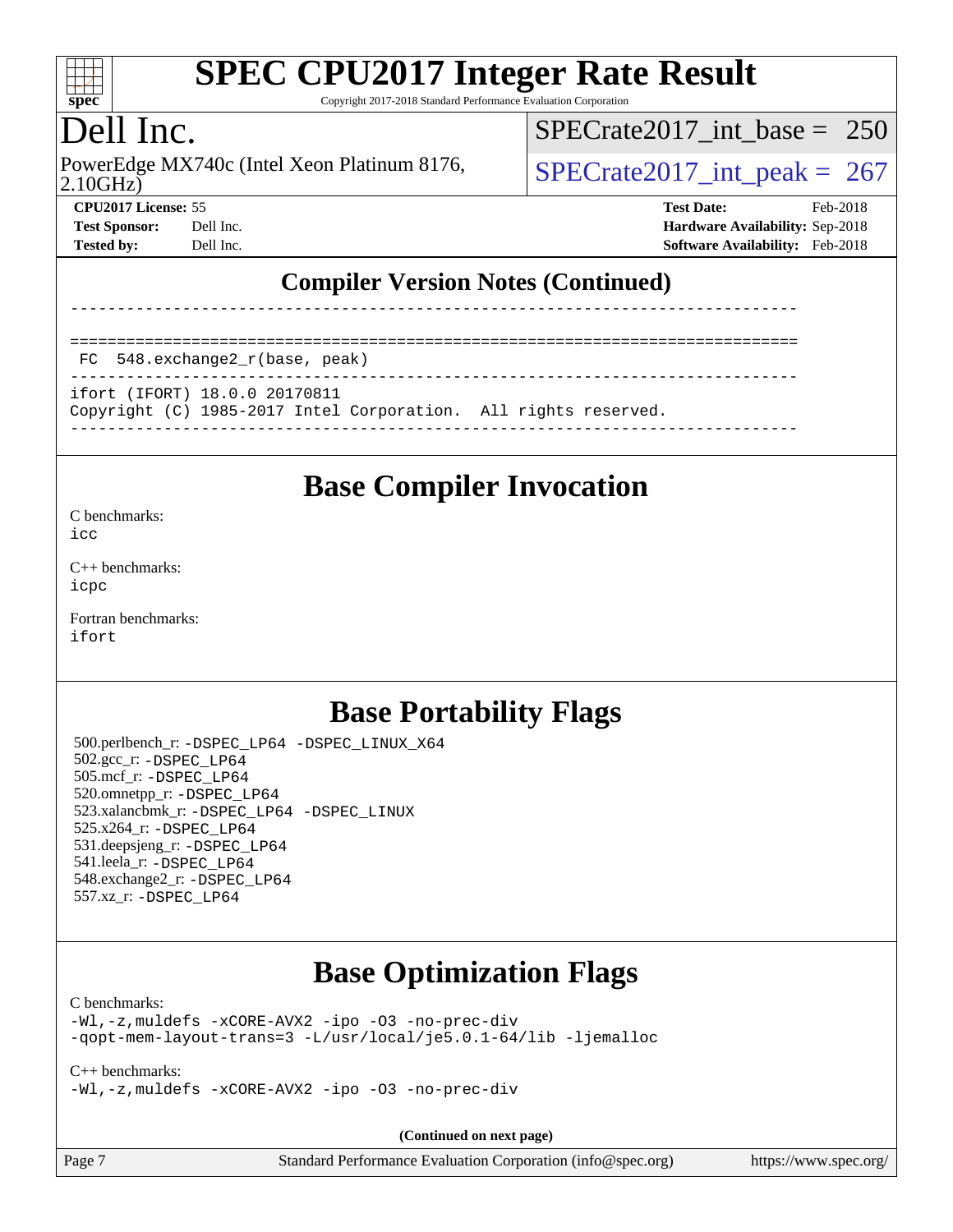

Copyright 2017-2018 Standard Performance Evaluation Corporation

### Dell Inc.

PowerEdge MX740c (Intel Xeon Platinum 8176,<br>2.10GHz)

[SPECrate2017\\_int\\_base =](http://www.spec.org/auto/cpu2017/Docs/result-fields.html#SPECrate2017intbase) 250

 $SPECTate 2017\_int\_peak = 267$ **[CPU2017 License:](http://www.spec.org/auto/cpu2017/Docs/result-fields.html#CPU2017License)** 55 **[Test Date:](http://www.spec.org/auto/cpu2017/Docs/result-fields.html#TestDate)** Feb-2018

**[Test Sponsor:](http://www.spec.org/auto/cpu2017/Docs/result-fields.html#TestSponsor)** Dell Inc. **[Hardware Availability:](http://www.spec.org/auto/cpu2017/Docs/result-fields.html#HardwareAvailability)** Sep-2018 **[Tested by:](http://www.spec.org/auto/cpu2017/Docs/result-fields.html#Testedby)** Dell Inc. **[Software Availability:](http://www.spec.org/auto/cpu2017/Docs/result-fields.html#SoftwareAvailability)** Feb-2018

## **[Base Optimization Flags \(Continued\)](http://www.spec.org/auto/cpu2017/Docs/result-fields.html#BaseOptimizationFlags)**

[C++ benchmarks](http://www.spec.org/auto/cpu2017/Docs/result-fields.html#CXXbenchmarks) (continued):

[-qopt-mem-layout-trans=3](http://www.spec.org/cpu2017/results/res2018q4/cpu2017-20181001-08995.flags.html#user_CXXbase_f-qopt-mem-layout-trans_de80db37974c74b1f0e20d883f0b675c88c3b01e9d123adea9b28688d64333345fb62bc4a798493513fdb68f60282f9a726aa07f478b2f7113531aecce732043) [-L/usr/local/je5.0.1-64/lib](http://www.spec.org/cpu2017/results/res2018q4/cpu2017-20181001-08995.flags.html#user_CXXbase_jemalloc_link_path64_4b10a636b7bce113509b17f3bd0d6226c5fb2346b9178c2d0232c14f04ab830f976640479e5c33dc2bcbbdad86ecfb6634cbbd4418746f06f368b512fced5394) [-ljemalloc](http://www.spec.org/cpu2017/results/res2018q4/cpu2017-20181001-08995.flags.html#user_CXXbase_jemalloc_link_lib_d1249b907c500fa1c0672f44f562e3d0f79738ae9e3c4a9c376d49f265a04b9c99b167ecedbf6711b3085be911c67ff61f150a17b3472be731631ba4d0471706)

#### [Fortran benchmarks](http://www.spec.org/auto/cpu2017/Docs/result-fields.html#Fortranbenchmarks):

[-Wl,-z,muldefs](http://www.spec.org/cpu2017/results/res2018q4/cpu2017-20181001-08995.flags.html#user_FCbase_link_force_multiple1_b4cbdb97b34bdee9ceefcfe54f4c8ea74255f0b02a4b23e853cdb0e18eb4525ac79b5a88067c842dd0ee6996c24547a27a4b99331201badda8798ef8a743f577) [-xCORE-AVX2](http://www.spec.org/cpu2017/results/res2018q4/cpu2017-20181001-08995.flags.html#user_FCbase_f-xCORE-AVX2) [-ipo](http://www.spec.org/cpu2017/results/res2018q4/cpu2017-20181001-08995.flags.html#user_FCbase_f-ipo) [-O3](http://www.spec.org/cpu2017/results/res2018q4/cpu2017-20181001-08995.flags.html#user_FCbase_f-O3) [-no-prec-div](http://www.spec.org/cpu2017/results/res2018q4/cpu2017-20181001-08995.flags.html#user_FCbase_f-no-prec-div) [-qopt-mem-layout-trans=3](http://www.spec.org/cpu2017/results/res2018q4/cpu2017-20181001-08995.flags.html#user_FCbase_f-qopt-mem-layout-trans_de80db37974c74b1f0e20d883f0b675c88c3b01e9d123adea9b28688d64333345fb62bc4a798493513fdb68f60282f9a726aa07f478b2f7113531aecce732043) [-nostandard-realloc-lhs](http://www.spec.org/cpu2017/results/res2018q4/cpu2017-20181001-08995.flags.html#user_FCbase_f_2003_std_realloc_82b4557e90729c0f113870c07e44d33d6f5a304b4f63d4c15d2d0f1fab99f5daaed73bdb9275d9ae411527f28b936061aa8b9c8f2d63842963b95c9dd6426b8a) [-align array32byte](http://www.spec.org/cpu2017/results/res2018q4/cpu2017-20181001-08995.flags.html#user_FCbase_align_array32byte_b982fe038af199962ba9a80c053b8342c548c85b40b8e86eb3cc33dee0d7986a4af373ac2d51c3f7cf710a18d62fdce2948f201cd044323541f22fc0fffc51b6) [-L/usr/local/je5.0.1-64/lib](http://www.spec.org/cpu2017/results/res2018q4/cpu2017-20181001-08995.flags.html#user_FCbase_jemalloc_link_path64_4b10a636b7bce113509b17f3bd0d6226c5fb2346b9178c2d0232c14f04ab830f976640479e5c33dc2bcbbdad86ecfb6634cbbd4418746f06f368b512fced5394) [-ljemalloc](http://www.spec.org/cpu2017/results/res2018q4/cpu2017-20181001-08995.flags.html#user_FCbase_jemalloc_link_lib_d1249b907c500fa1c0672f44f562e3d0f79738ae9e3c4a9c376d49f265a04b9c99b167ecedbf6711b3085be911c67ff61f150a17b3472be731631ba4d0471706)

### **[Base Other Flags](http://www.spec.org/auto/cpu2017/Docs/result-fields.html#BaseOtherFlags)**

[C benchmarks](http://www.spec.org/auto/cpu2017/Docs/result-fields.html#Cbenchmarks):  $-m64$   $-std=cl1$ 

[C++ benchmarks:](http://www.spec.org/auto/cpu2017/Docs/result-fields.html#CXXbenchmarks) [-m64](http://www.spec.org/cpu2017/results/res2018q4/cpu2017-20181001-08995.flags.html#user_CXXbase_intel_intel64_18.0_af43caccfc8ded86e7699f2159af6efc7655f51387b94da716254467f3c01020a5059329e2569e4053f409e7c9202a7efc638f7a6d1ffb3f52dea4a3e31d82ab)

[Fortran benchmarks](http://www.spec.org/auto/cpu2017/Docs/result-fields.html#Fortranbenchmarks): [-m64](http://www.spec.org/cpu2017/results/res2018q4/cpu2017-20181001-08995.flags.html#user_FCbase_intel_intel64_18.0_af43caccfc8ded86e7699f2159af6efc7655f51387b94da716254467f3c01020a5059329e2569e4053f409e7c9202a7efc638f7a6d1ffb3f52dea4a3e31d82ab)

### **[Peak Compiler Invocation](http://www.spec.org/auto/cpu2017/Docs/result-fields.html#PeakCompilerInvocation)**

[C benchmarks](http://www.spec.org/auto/cpu2017/Docs/result-fields.html#Cbenchmarks): [icc](http://www.spec.org/cpu2017/results/res2018q4/cpu2017-20181001-08995.flags.html#user_CCpeak_intel_icc_18.0_66fc1ee009f7361af1fbd72ca7dcefbb700085f36577c54f309893dd4ec40d12360134090235512931783d35fd58c0460139e722d5067c5574d8eaf2b3e37e92)

[C++ benchmarks:](http://www.spec.org/auto/cpu2017/Docs/result-fields.html#CXXbenchmarks) [icpc](http://www.spec.org/cpu2017/results/res2018q4/cpu2017-20181001-08995.flags.html#user_CXXpeak_intel_icpc_18.0_c510b6838c7f56d33e37e94d029a35b4a7bccf4766a728ee175e80a419847e808290a9b78be685c44ab727ea267ec2f070ec5dc83b407c0218cded6866a35d07)

[Fortran benchmarks](http://www.spec.org/auto/cpu2017/Docs/result-fields.html#Fortranbenchmarks): [ifort](http://www.spec.org/cpu2017/results/res2018q4/cpu2017-20181001-08995.flags.html#user_FCpeak_intel_ifort_18.0_8111460550e3ca792625aed983ce982f94888b8b503583aa7ba2b8303487b4d8a21a13e7191a45c5fd58ff318f48f9492884d4413fa793fd88dd292cad7027ca)

### **[Peak Portability Flags](http://www.spec.org/auto/cpu2017/Docs/result-fields.html#PeakPortabilityFlags)**

 500.perlbench\_r: [-DSPEC\\_LP64](http://www.spec.org/cpu2017/results/res2018q4/cpu2017-20181001-08995.flags.html#b500.perlbench_r_peakPORTABILITY_DSPEC_LP64) [-DSPEC\\_LINUX\\_X64](http://www.spec.org/cpu2017/results/res2018q4/cpu2017-20181001-08995.flags.html#b500.perlbench_r_peakCPORTABILITY_DSPEC_LINUX_X64) 502.gcc\_r: [-D\\_FILE\\_OFFSET\\_BITS=64](http://www.spec.org/cpu2017/results/res2018q4/cpu2017-20181001-08995.flags.html#user_peakPORTABILITY502_gcc_r_file_offset_bits_64_5ae949a99b284ddf4e95728d47cb0843d81b2eb0e18bdfe74bbf0f61d0b064f4bda2f10ea5eb90e1dcab0e84dbc592acfc5018bc955c18609f94ddb8d550002c) 505.mcf\_r: [-DSPEC\\_LP64](http://www.spec.org/cpu2017/results/res2018q4/cpu2017-20181001-08995.flags.html#suite_peakPORTABILITY505_mcf_r_DSPEC_LP64) 520.omnetpp\_r: [-DSPEC\\_LP64](http://www.spec.org/cpu2017/results/res2018q4/cpu2017-20181001-08995.flags.html#suite_peakPORTABILITY520_omnetpp_r_DSPEC_LP64) 523.xalancbmk\_r: [-D\\_FILE\\_OFFSET\\_BITS=64](http://www.spec.org/cpu2017/results/res2018q4/cpu2017-20181001-08995.flags.html#user_peakPORTABILITY523_xalancbmk_r_file_offset_bits_64_5ae949a99b284ddf4e95728d47cb0843d81b2eb0e18bdfe74bbf0f61d0b064f4bda2f10ea5eb90e1dcab0e84dbc592acfc5018bc955c18609f94ddb8d550002c) [-DSPEC\\_LINUX](http://www.spec.org/cpu2017/results/res2018q4/cpu2017-20181001-08995.flags.html#b523.xalancbmk_r_peakCXXPORTABILITY_DSPEC_LINUX) 525.x264\_r: [-DSPEC\\_LP64](http://www.spec.org/cpu2017/results/res2018q4/cpu2017-20181001-08995.flags.html#suite_peakPORTABILITY525_x264_r_DSPEC_LP64) 531.deepsjeng\_r: [-DSPEC\\_LP64](http://www.spec.org/cpu2017/results/res2018q4/cpu2017-20181001-08995.flags.html#suite_peakPORTABILITY531_deepsjeng_r_DSPEC_LP64)

**(Continued on next page)**

Page 8 Standard Performance Evaluation Corporation [\(info@spec.org\)](mailto:info@spec.org) <https://www.spec.org/>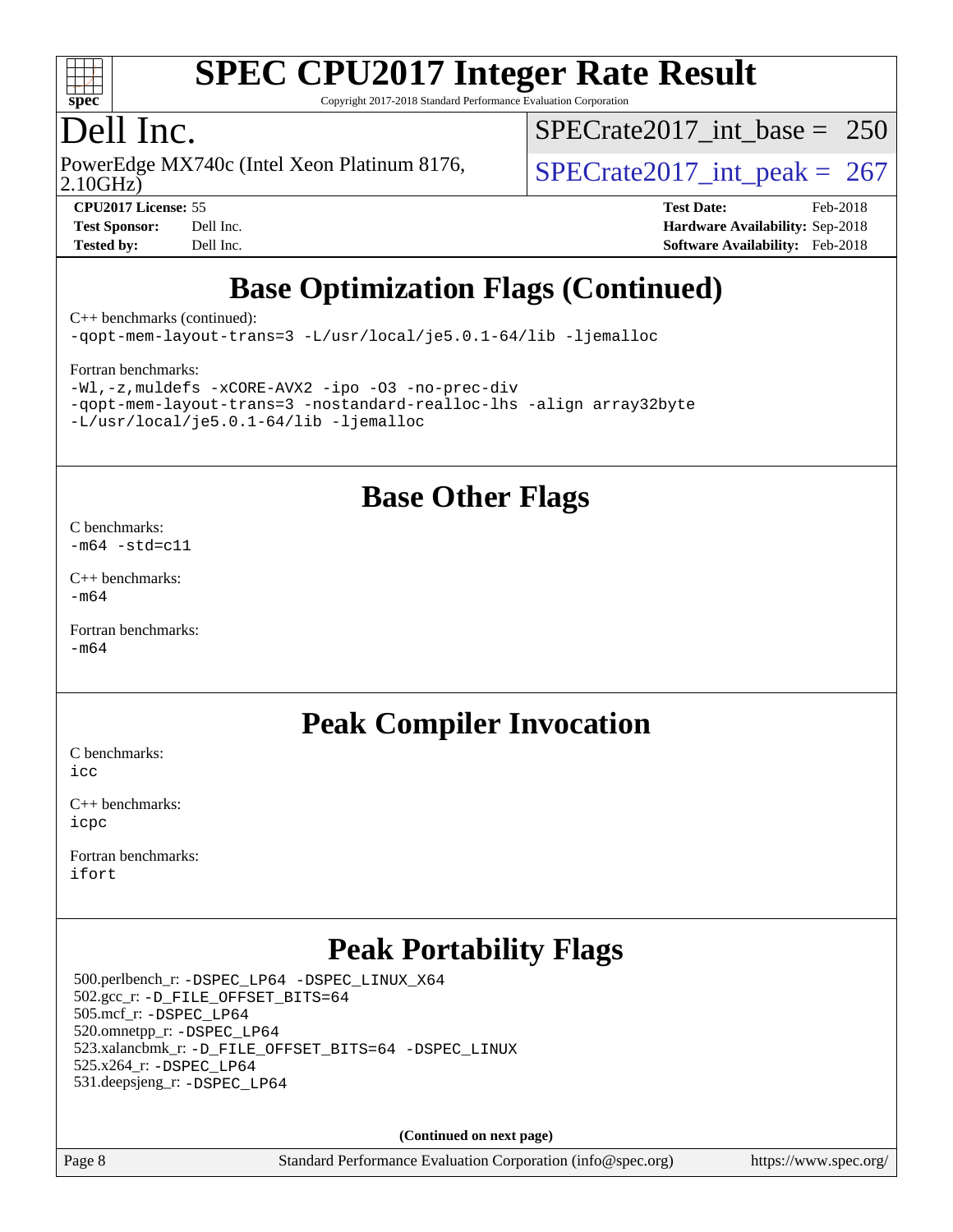

Copyright 2017-2018 Standard Performance Evaluation Corporation

### Dell Inc.

2.10GHz) PowerEdge MX740c (Intel Xeon Platinum 8176,  $\vert$  [SPECrate2017\\_int\\_peak =](http://www.spec.org/auto/cpu2017/Docs/result-fields.html#SPECrate2017intpeak) 267

[SPECrate2017\\_int\\_base =](http://www.spec.org/auto/cpu2017/Docs/result-fields.html#SPECrate2017intbase) 250

**[Tested by:](http://www.spec.org/auto/cpu2017/Docs/result-fields.html#Testedby)** Dell Inc. **[Software Availability:](http://www.spec.org/auto/cpu2017/Docs/result-fields.html#SoftwareAvailability)** Feb-2018

**[CPU2017 License:](http://www.spec.org/auto/cpu2017/Docs/result-fields.html#CPU2017License)** 55 **[Test Date:](http://www.spec.org/auto/cpu2017/Docs/result-fields.html#TestDate)** Feb-2018 **[Test Sponsor:](http://www.spec.org/auto/cpu2017/Docs/result-fields.html#TestSponsor)** Dell Inc. **[Hardware Availability:](http://www.spec.org/auto/cpu2017/Docs/result-fields.html#HardwareAvailability)** Sep-2018

## **[Peak Portability Flags \(Continued\)](http://www.spec.org/auto/cpu2017/Docs/result-fields.html#PeakPortabilityFlags)**

 541.leela\_r: [-DSPEC\\_LP64](http://www.spec.org/cpu2017/results/res2018q4/cpu2017-20181001-08995.flags.html#suite_peakPORTABILITY541_leela_r_DSPEC_LP64) 548.exchange2\_r: [-DSPEC\\_LP64](http://www.spec.org/cpu2017/results/res2018q4/cpu2017-20181001-08995.flags.html#suite_peakPORTABILITY548_exchange2_r_DSPEC_LP64) 557.xz\_r: [-DSPEC\\_LP64](http://www.spec.org/cpu2017/results/res2018q4/cpu2017-20181001-08995.flags.html#suite_peakPORTABILITY557_xz_r_DSPEC_LP64)

## **[Peak Optimization Flags](http://www.spec.org/auto/cpu2017/Docs/result-fields.html#PeakOptimizationFlags)**

[C benchmarks](http://www.spec.org/auto/cpu2017/Docs/result-fields.html#Cbenchmarks):

```
 500.perlbench_r: -Wl,-z,muldefs -prof-gen(pass 1) -prof-use(pass 2) -ipo
-xCORE-AVX2 -O3 -no-prec-div -qopt-mem-layout-trans=3
-fno-strict-overflow -L/usr/local/je5.0.1-64/lib
-ljemalloc
 502.gcc_r: -L/opt/intel/compilers_and_libraries_2018/linux/lib/ia32
-Wl,-z,muldefs -prof-gen(pass 1) -prof-use(pass 2) -ipo
-xCORE-AVX2 -O3 -no-prec-div -qopt-mem-layout-trans=3
-L/usr/local/je5.0.1-32/lib -ljemalloc
 505.mcf_r: -Wl,-z,muldefs -xCORE-AVX2 -ipo -O3 -no-prec-div
-qopt-mem-layout-trans=3 -L/usr/local/je5.0.1-64/lib
-ljemalloc
 525.x264_r: -Wl,-z,muldefs -xCORE-AVX2 -ipo -O3 -no-prec-div
-qopt-mem-layout-trans=3 -fno-alias
-L/usr/local/je5.0.1-64/lib -ljemalloc
 557.xz_r: Same as 505.mcf_r
C++ benchmarks: 
 520.omnetpp_r: -Wl,-z,muldefs -prof-gen(pass 1) -prof-use(pass 2) -ipo
-xCORE-AVX2 -O3 -no-prec-div -qopt-mem-layout-trans=3
-L/usr/local/je5.0.1-64/lib -ljemalloc
 523.xalancbmk_r: -L/opt/intel/compilers_and_libraries_2018/linux/lib/ia32
-Wl,-z,muldefs -prof-gen(pass 1) -prof-use(pass 2) -ipo
-xCORE-AVX2 -O3 -no-prec-div -qopt-mem-layout-trans=3
-L/usr/local/je5.0.1-32/lib -ljemalloc
 531.deepsjeng_r: Same as 520.omnetpp_r
 541.leela_r: Same as 520.omnetpp_r
```
**(Continued on next page)**